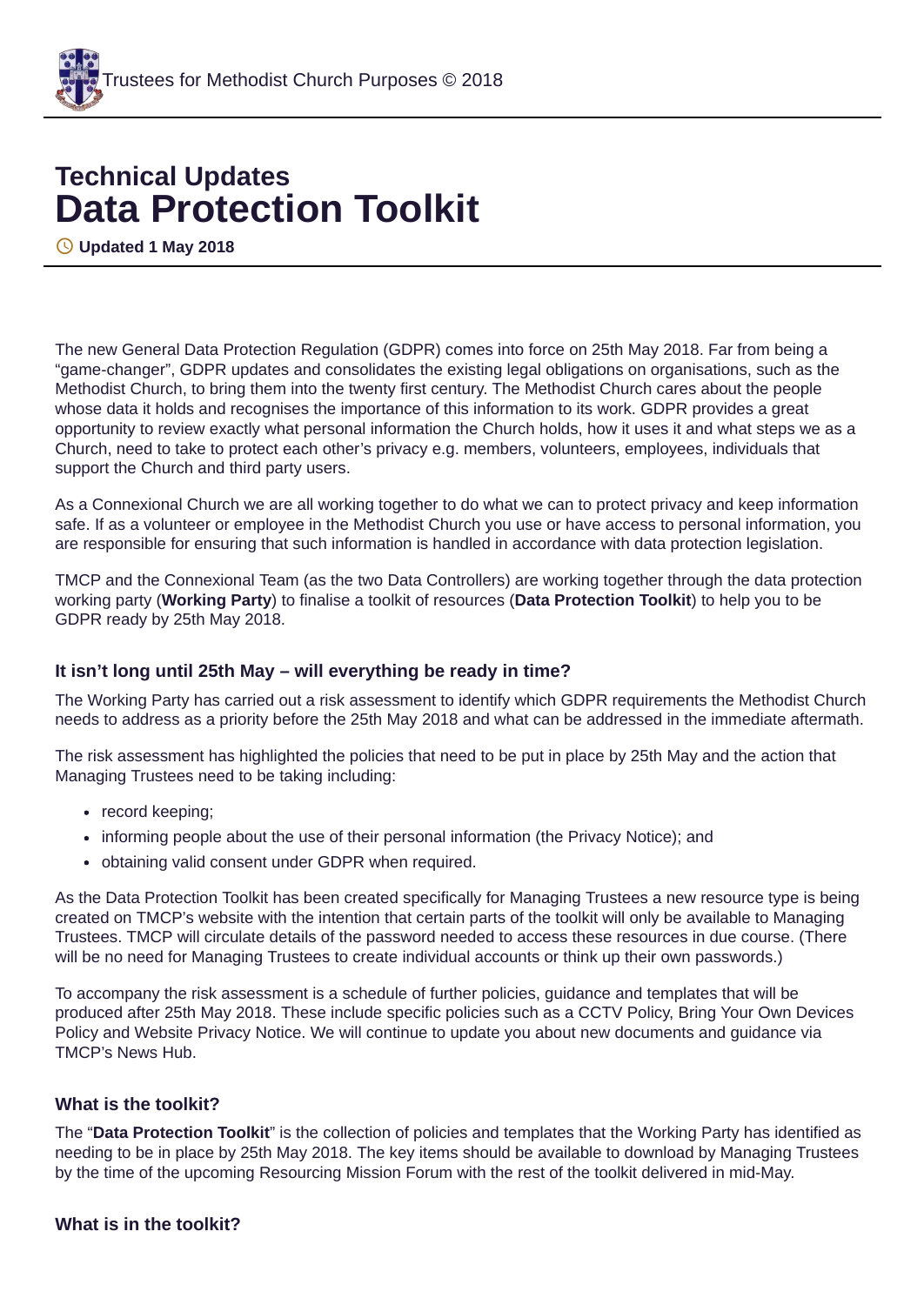#### **Policies**

- **Data Protection Policy** An overarching "policy" or "rulebook" that those handling personal data within Local Churches, Circuits and Districts need to follow clarifying what everybody's responsibilities are. Read this policy carefully so that you know what your responsibilities are and understand the Methodist Church's position with regard to privacy. It also sets out the responsibilities of the Data Controllers and where to go for help.
- **Privacy Notice** Sometimes referred to as a "privacy policy", this document tells people what the Local Churches, Circuits and Districts do with their information and how it is kept safe. You need to make sure data subjects (individuals) have access to the notice when you collect data from them. Once available you will be able to download the **Privacy Notice** from the TMCP website, display a copy publically on your noticeboard and ensure you provide individuals with links to it as necessary by email and from your Local Church, Circuit and District websites.
- **Data Security Policy** Practical guidelines on keeping data safe.
- **Subject Access Request policy** Step by step guide on how to deal with requests from individuals in relation to their data rights focusing on subject access requests e.g. requests for the information you hold about them.
- **Breach policy** Practical guidelines on how to respond to the loss or unauthorised disclosure of personal information. The key points will be set out in a flowchart as part of the toolkit with further guidelines provided post 25th May 2018

# **Guidelines and Schedules**

- **Guidelines on Lawful Bases for Processing Personal Data** (These are contained in the Lawful Bases Guidance Note which will be available later this week.)
- **Retention Schedule** Use the categorised list to identify how long personal information should be kept.

# **Template Notices, Registers and Forms**

- **Mapping Form** An essential part of the toolkit and your 1st step in working out what data you have and what your responsibilities are. (Already available)
- **Legal Bases Register** record which lawful bases you are relying on to use each category of information you use at your Local Church, Circuit or District.
- **Template Fair Processing Notice** Template wording to give to people when you collect data from them (or receive their data from others) pointing them towards the more detailed **Privacy Notice**.
- **Breach Register** Used to record all instances of breach however large or small i.e. whether or not you need to notify the individual concerned.
- **Consent Form** If you need to rely on consent perhaps because you are sharing personal information about church members with third parties (e.g. making directories available on websites) you must use the consent form. (Already available)
- **Consent record** If you need to rely on consent you must record how and when consent was given and what was said using this record.

# **Guidance**

There will be clear information on how to use the tools in the kit in the accompanying guidance. This will be available on the data protection pages of [TMCP's](https://www.tmcp.org.uk/) and the [Methodist](http://www.methodist.org.uk/) Church's websites.

# **When will we know that the toolkit is ready?**

Please look out for articles on the [News](https://www.tmcp.org.uk/news-hub) Hub section of TMCP's website and notification emails. District Chairs, District Property Secretaries and Superintendent Ministers will receive the toolkit directly into their email inbox.

Please note that some of the toolkit is already available:

- The [Mapping](https://www.tmcp.org.uk/about/data-protection/resources/standard-documents-and-forms/data-mapping-form) Form has been available on the TMCP website since 6 March 2018
- The [Consent](https://www.tmcp.org.uk/about/data-protection/resources/standard-documents-and-forms/consent-form) Form has been available on the TMCP website since 20 March 2018.